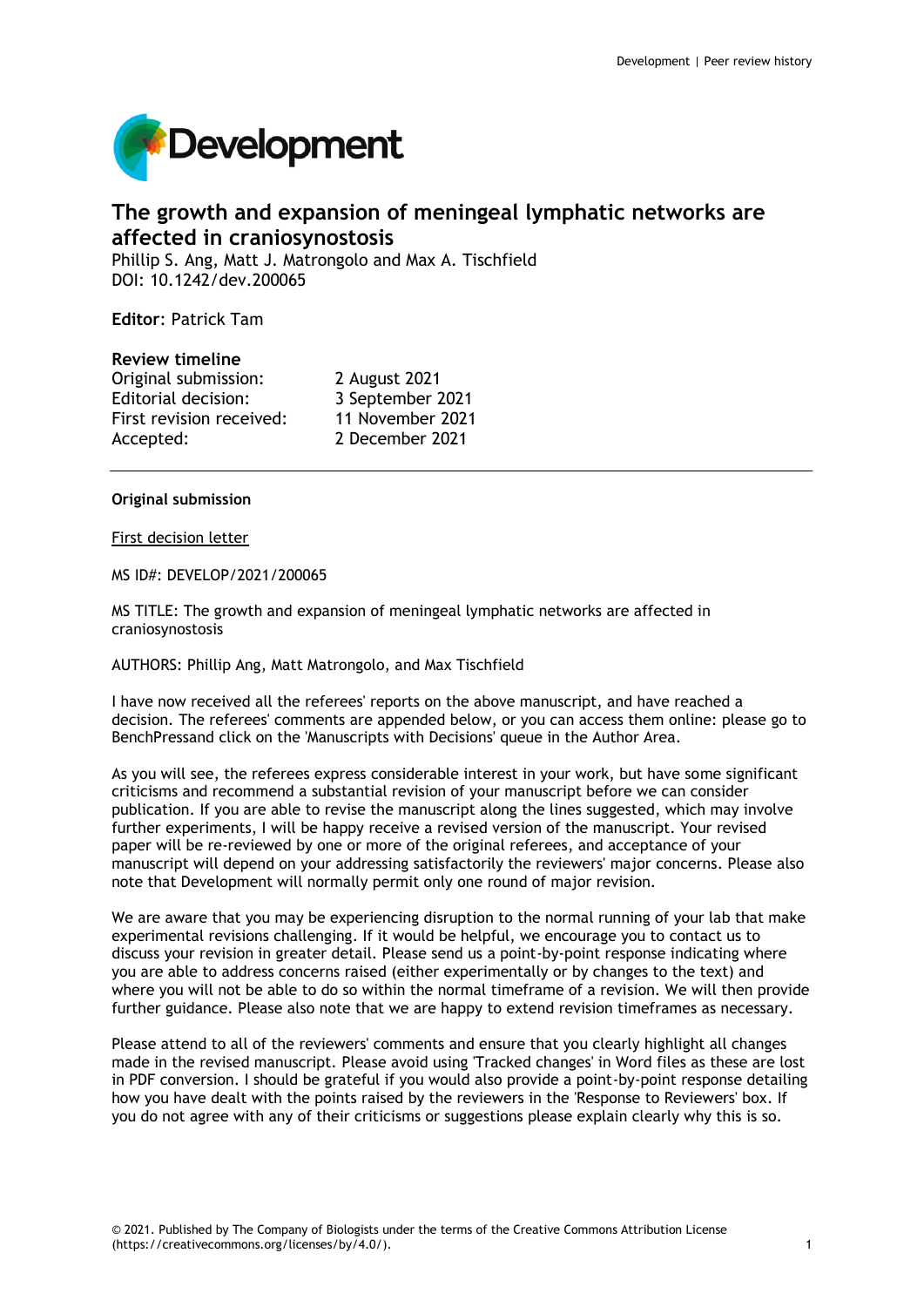# Reviewer 1

# *Advance summary and potential significance to field*

In this manuscript by Ang and colleagues, they demonstrate that meningeal lymphatic development and function is perturbed in the Twist1 mutant mouse model of the congenital cranial suture defect craniosynostosis. This work is important as it provides needed insight into development of dorsal meninges lymphatics, a research area that is largely overlooked as most of the focus has been dysfunction is adult disease or injury. Further, it has potential clinical implications as meningeal lymphatics may be impaired in craniosynostosis patients. The authors also provide an important technical protocol with the calvarium wholemounts that better preserve the lymphatic organization. The manuscript is well written, and the discussion does a good job of outlining potential mechanisms for altered meningeal lymphatic development.

# *Comments for the author*

My comments are primarily to improve data presentation (higher magnification images, more labels, different colors, etc), the most significant critique is there needs to be more validation of the dura hypoplasia/loss in the mutants

(see point #6).

Comments in the order they appear in the manuscript:

1) In figures, please label (as appropriate) the genotype of the tissue presented in the panels (similar to labels used in Fig. 3, 4).

2) Ln 104-107: The author's introduce data in Fig 2B in their description of data in Fig 1A and then go back to Fig 1 data. I would recommend for ease of reading to either move example of 'hardened, think translucent material' into figure 1 or wait to describe this feature until the text in figure 2.

3) Ln: 110 'regionalized bone loss' – is this loss (formed then goes away) or is never formed? If the authors don't have data to support loss rephase to say 'regionalized absence of bone'.

4) Figure 1: C, D: please add additional detail in the text, the figure legend as to the labeling (is this a cre fluorescent reporter Ai14?) and needs higher magnification images and include more labels/annotations of the regions of interest (ex: skin, calvarium mesenchyme, presumptive meninges) with arrows.

For example, 'DM' is the only label but this is not defined in the figure legend. In its current state, it is hard for the reader to tell which regions of the calvarium mesenchyme/condensation and meninges are hypoplastic. Given that Sma22-cre recombines quite a bit, this is important. One suggestion (up the author if they want to use this) is to put the control and mutant high magnification images side by side and slightly rotated so that the the pial surface is parallel to the bottom of the page, that may be easier for readers to compare and see the hypoplasia and along with annotations to better appreciate the phenotype.

5) Ln 125-126: should be Fig. 1G referring to fibronectin?

6) Figure 1G, H, I: Similar to #3 above, these images would benefit from higher magnification and better annotations to indicate regions of interest, in particular comparing analogous regions in control vs mutant. One of the claims here is that the dura is hypoplastic/absent, based primarily on fibronectin expression. However fibronectin is not specific, at least not based on the data presented here. I think their data is convincing the arachnoid is still present but it is less convincing of the absence of the dura layer. In a recent paper by Farmer et al., single cell of the fetal mouse suture mesenchyme (https://www.nature.com/articles/s41467-021-24917-9#Fig1) identified several new markers of dura subpopulations that were validated by RNAscope. Utilizing more specific markers such as these would go a long way to support dura hypoplasia in the mutants. It would also help support the regionality of the loss (dorsal-lateral and dorsal midline) as this is currently not well supported by the H&E staining in Fig. 1 E&F.

7) Fig. 2 – please add

1) arrows to indicate Lyve1+ positive lymphatic vessels in TVS and SSS samples (consider outlining the sinus in 'SSS' with dashed lines so it is easier to appreciate the adjacent brown Lyve1+ staining).

2) labels to indicate the antibody or reporter being shown

3) select different colors for C as the merged image with red-green will be difficult for color-blind readers to see the different channels.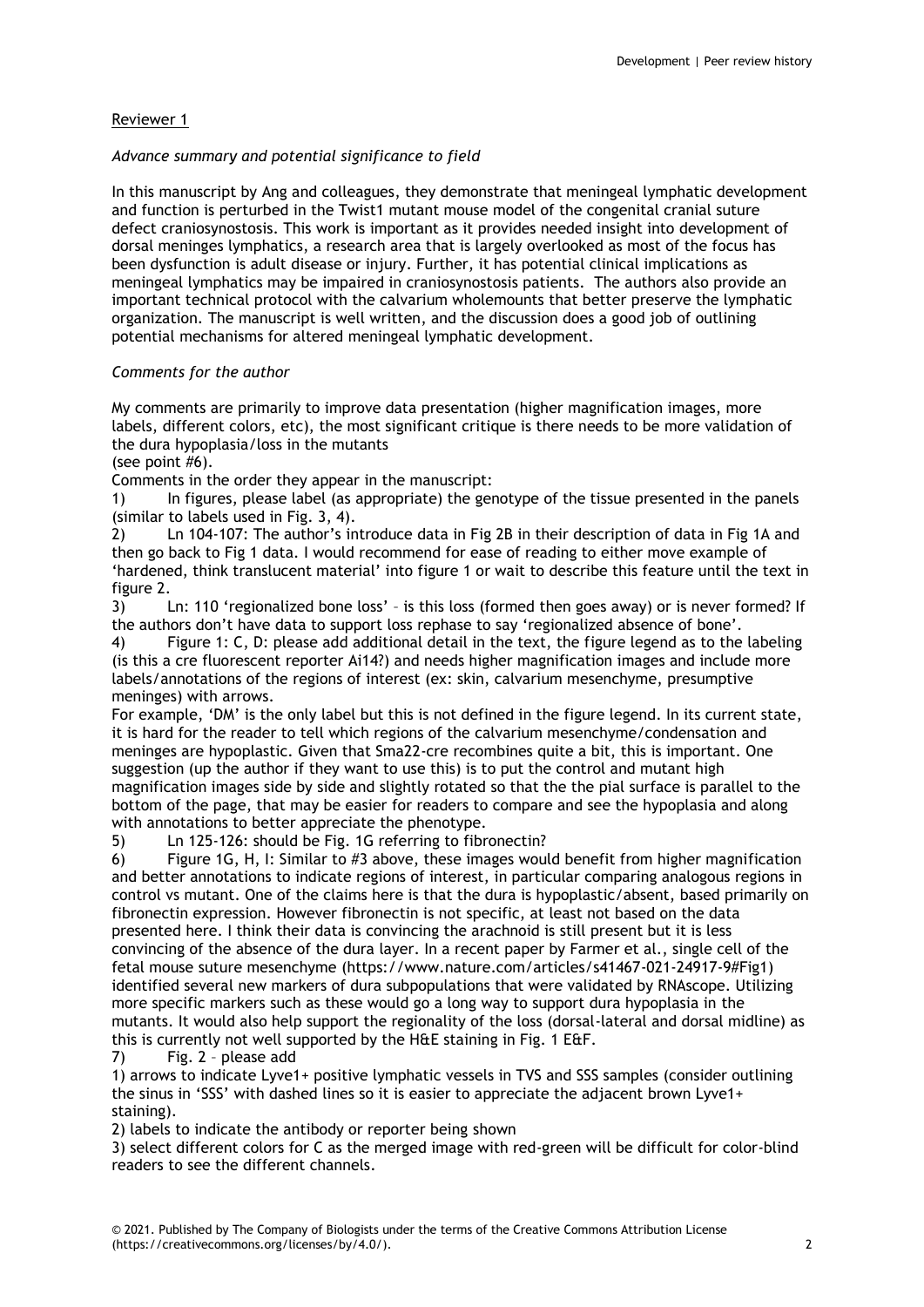8) Fig. 3: 1) please change colors so that red-green color-blind readers can visualize the two fluorescent signal. 2) The Lyve1+ macrophages vs lymphatics are hard to appreciate in the image Fig. 3D – a high magnification inset to show these are individual cells with macrophage morphology would help.

Also, I don't believe that Figure S2 is mentioned in this section, please incorporate into the description.

9) Fig. 4D, Ln 223-224 – please indicate in the figure with an arrow of a different color what supports the statement 'growth of mLV along the sigmoid sinus was also more robust'.

10) Ln 236-239 – I am a little confused by this sentence regarding hypoplastic dcLNs and how this relates to the meningeal lymphatics. Also without data to support it seems out of place – I would suggest removing this statement. Fig. 4E – please put genotype above representative image of lymph node.

### Reviewer 2

### *Advance summary and potential significance to field*

Overall, these findings in the Twist1 craniosynostosis model make a significant and novel contribution to our understanding of developmental mechanisms.

#### *Comments for the author*

The manuscript by Ang et al shows that venous malformations and dural structural changes caused by Twist1 craniosynostosis model perturbs the growth and expansion of the meningeal lymphatic vessel (mLV) development.

The manuscript is generally well written, and the findings support the conclusions. Of course, it would have been interesting to investigate if VEGFC overexpression could rescue the development and functionality of intracranial lymphatic vessels in Twist1 craniosynostosis model.

Perhaps a further comment should be included about the intracranial pressure in this model. The authors should also mention if similar findings could apply also to FGFR-associated craniosynostosis.

Overall, these findings make a significant and novel contribution to our understanding of developmental mechanisms.

The other comments below are mostly related to the writing of the manuscript and presenting the data.

#### Major comments:

1) Authors state multiple times that their staining and imaging technique is novel (lines 16, 80, 139-144, 158-167, 200-205, and 291-300. However, Aspelund et al (2015) and Antila et al (2017) already described the whole mount staining and stereomicroscopic imaging of the whole skull as well as decalcification, whole-mount staining, flat-mounting, and confocal microscopy of the skull. In these papers, no scraping of dural tissue was used to visualize the mLVs. Please refer to these papers when discussing the technique and tone down the novelty of the technique used in this paper.

2) It is not always clear how many animals were used and how many times experiments were repeated. Please mark the used n-numbers and experimental repetition information in the figure legends. For proper statistical analysis, it would be good to use three mice per group, with repetition of experiments.

3) Lines 234-237: Please show the data.

Citations:

1) Line 35: when talking about the macromolecular transport into mLVs, please cite also Aspelund et al (2015), showing uptake of intracranially injected macromolecular tracers into mLVs.

2) Line 34-38: please note that the connection between meningeal lymphatic and glymphatic systems is not fully understood, Louveau et al (2015) did not show the connection between mLVs and the glymphatic system, Xie et al (2013) and Lundgaard et al (2016) studied only glymphatic system and Da Mesquita et al (2018) did not show transportation of amyloid plaques into dcLNs. please correct the sentences.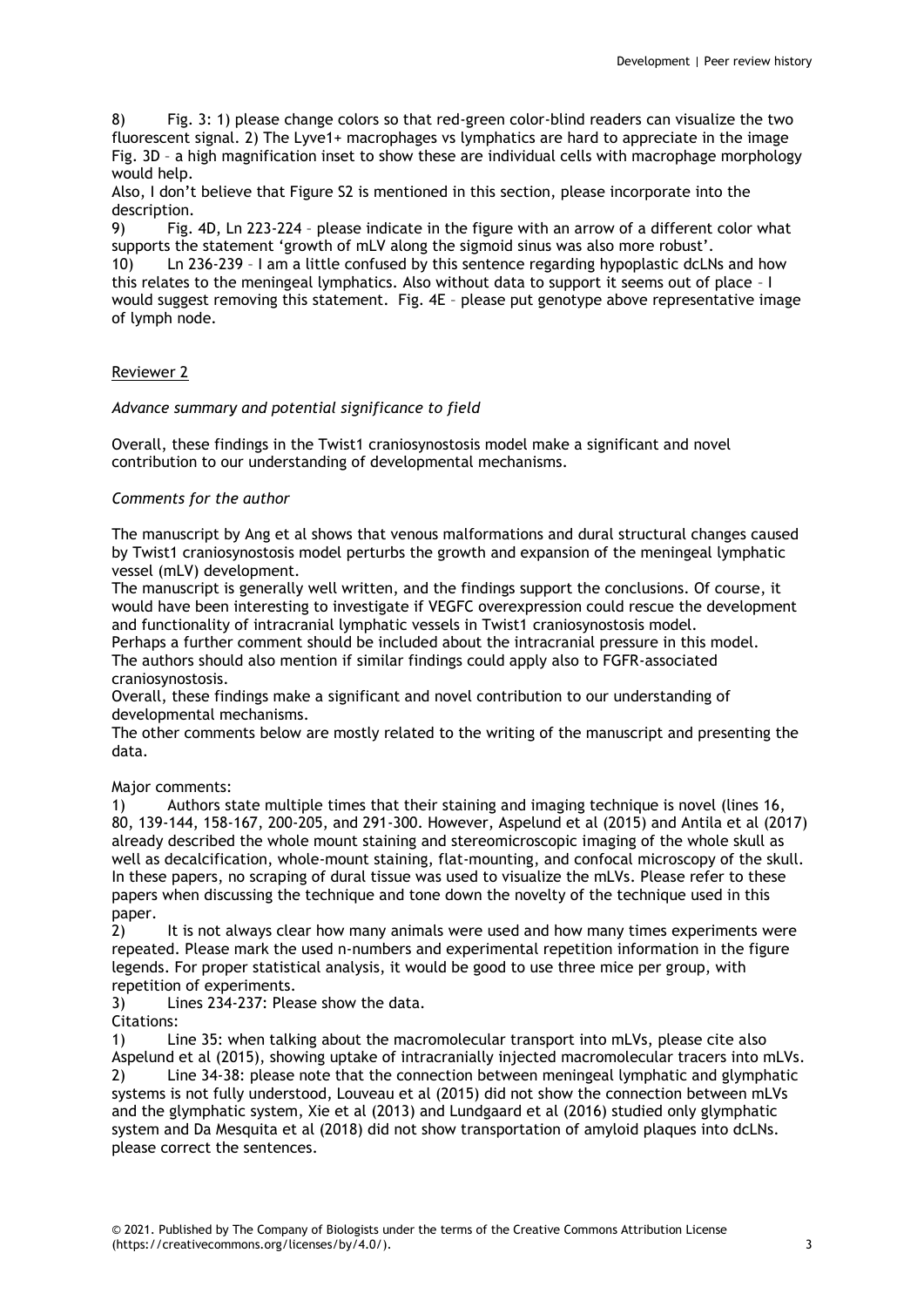3) Line 43-44: Louveau et al (2015) and Antila et al (2017) showed mLVs in humans and primates, respectively. The citation should be made to these papers when talking about the discovery of mLVs in primates.

4) Line 280-282: Antila et al (2017) showed that aging affects mLVs, please add a citation. Recommendations for improving the figures

5) Figure 1 and 2: please mark the ages of the mice and the fluorescent protein signals and stainings in the panels using matching colors.

6) Figure 3: please mark the age of mice as well as the stainings in the panels with suitable colors. Please show the quantification also for P60 animals and indicate p-values and the statistical test used in the figure legend.

7) Figure 4: please mark the ages of the mice and the stainings in the panels with suitable colors and indicate the individual values of the mice as dots in panel E. Please indicate p-values and the statistical tests used in the figure legend.

8) Supplemental Figure 1: please mark the age of mice and indicate mice as dots in the quantification.

9) Supplemental Figure 2: please mark the ages of the mice.

10) Supplemental Figures 3, 4: please mark the ages of the mice as well as the staining in the panels using suitable colors.

11) Supplemental Figure 4: please mark the ages of mice as well as the staining in the panels with suitable colors.

### Reviewer 3

### *Advance summary and potential significance to field*

This is a follow-up study of the authors' previous finding that loss of Twist1 in bone and meningeal progenitors results in defects in cranial venous development like those observed in humans with craniosynostosis, and that Twist1 regulates BMP2/4 expression in these progenitors and BMP2/4 serves as a paracrine signal to regulate cranial venous development (Tischfield et al. Dev Cell 2017). Here the authors identify defects in meningeal lymphatic vasculature in the conditional Twist1 mutants. Such meningeal lymphatic vasculature in the mutants fails to function as lymphatic drainage.

#### *Comments for the author*

Although the findings are interesting, this study is descriptive and lacks sufficiency and thoroughness of the data to convincingly support their claims.

Probably the most important question is what affects meningeal lymphatic development in the mutants. Does defective cranial venous development lead to abnormal meningeal lymphatic development? If so, the authors need to define whether the varying degree of cranial venous defects (size of vessels, amount of vascular smooth muscle coverage, etc.) is closely associated with that of cranial lymphatic defects. Alternatively, the authors need to consider whether the bone and meningeal progenitors may secrete pro-lymphangiogenic VEGF-C to control cranial lymphatic development, independently of cranial venous development. Is it possible that the progenitors-derived BMP2/4 directs both cranial venous and lymphatic development?

#### Specific comments

• All figures contain high-quality images but no indication of genotypes (Figs. 1 and 2) and fluorescence markers (Figs. 1-4).

• In Fig. 1, the authors need to perform quantification measurements of hypoplastic meningeal structure (C-D, G-I, control versus mutants). In C and D there is no description about arrowheads in figure legend. It is not clear what is the difference between E and F.

• In Fig. 2, the authors need to perform quantification measurements of lymphatic defects (A versus B). the authors also need to examine cranial venous development and carry out a side-byside anatomical comparison between venous and lymphatic phenotypes. In the text, there is no description about Fig. 2E and F.

• In Fig. 3, the authors need to measure the size of TVS and amount of vascular smooth muscle coverage. It is puzzling that the authors indicate the diagram illustrating the meningeal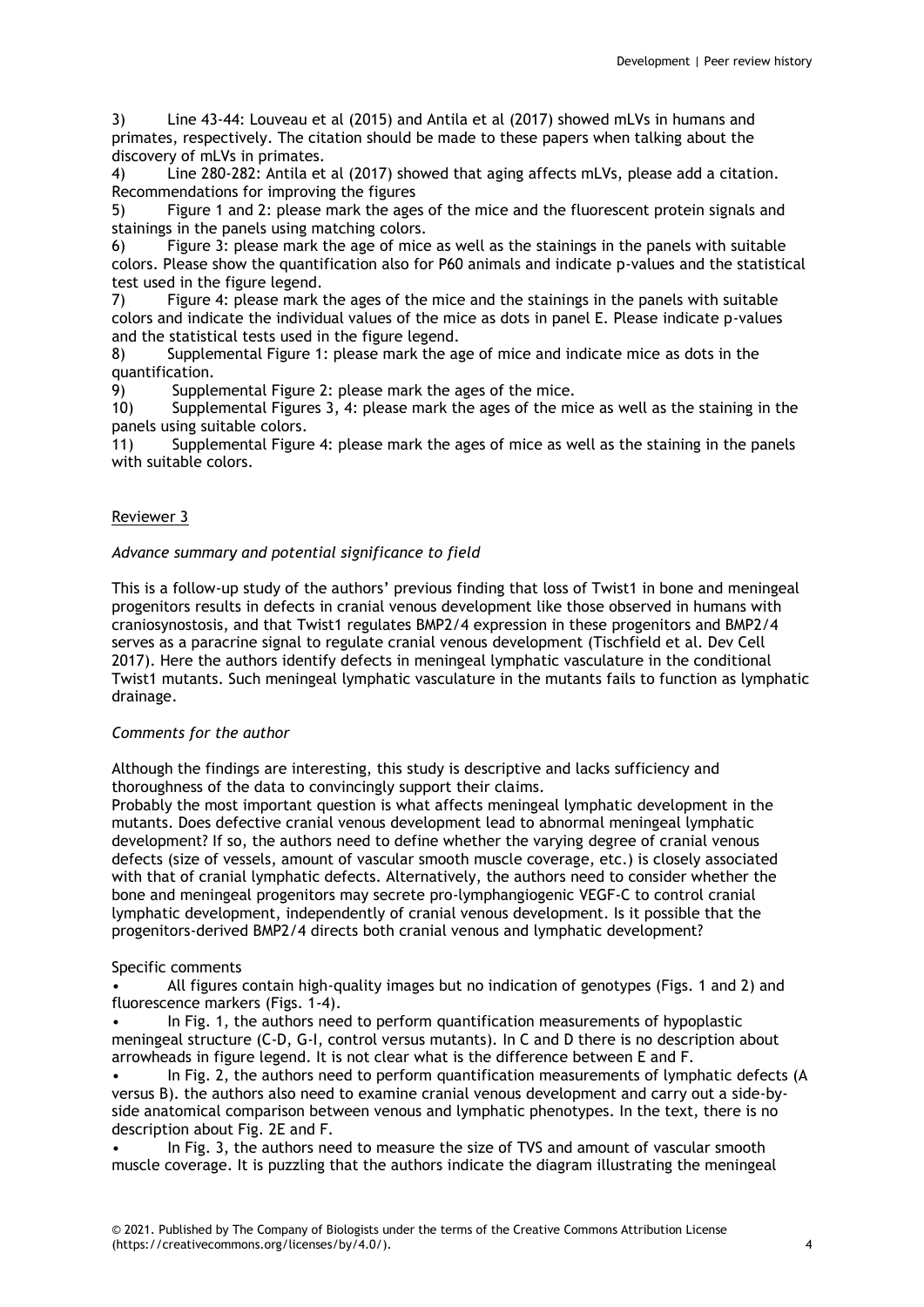development at P60 but the fluorescent images of the meningeal development in C and D are taken from control and mutant animals at P90.

• In Fig, 4A-D, the authors need to perform quantification measurements of venous structure and show a side-by-side anatomical comparison between venous and lymphatic phenotypes.

#### **First revision**

#### Author response to reviewers' comments

We are pleased to resubmit our revised manuscript entitled "*The growth and expansion of meningeal lymphatic networks are affected in craniosynostosis*" for consideration as a Research Report. We appreciate the reviewers' thoughtful critiques, as they have helped strengthen our findings and main conclusions. Below, we first detail key changes found in the revised manuscript before providing a point- by-point response to the reviewers' suggestions and concerns.

- Reviewer #1 only had one significant critique, as she/he felt that there needs to be "*more validation of the dura hypoplasia/loss in the mutants*" and suggested we test a molecular marker specific to dura mater in lieu of fibronectin staining. We agree with this critique. Following the suggested reference that identified dural markers via RNAseq, we now provide high magnification images showing that dura in *Twist1CS* mutants is hypoplastic at and adjacent to the dorsal midline according to Crabp2 and Connexin-43 co-staining (Figs. 1C-E, S1C). Thus, we chose to omit the fibronectin staining results originally found in figure panels 1C, D, G and, in its place, provide our new data points.
- Reviewer #3 also felt that we needed to provide measurements of the hypoplastic dura to validate our claim. We now quantify loss of dura mater, and also a reduction in the thickness of condensed osteogenic mesenchyme, at the dorsal midline where bone development is delayed/absent (Fig. 1D').
- Reviewer #3 also felt that we "*need to define whether the varying degree of cranial venous defects (size of vessels, amount of smooth muscle coverage) is closely associated with the cranial lymphatic defects*". In Fig. 3, panels A-B, we provide side-by-side images (and quantifications) showing that smooth muscle coverage is not significantly affected in juvenile *Twist1CS* animals, despite hypoplasia of the transverse sinus. In panels 3C/D, we also quantify smooth muscle coverage in P60 adult animals and measure the size of the transverse sinus. By contrast to juvenile animals, the intact transverse sinus has "caughtup" in size and does not show significant hypoplasia. Smooth muscle coverage is also comparable to control littermates, with the exception of severely affected animals, which can show patchy coverage and less striation in regions along the transverse sinus. Given that smooth muscle coverage and the size of the intact transverse sinus is not significantly affected across the *whole* population (at least in adults), this leads us to conclude that hypoplastic dura exerts a stronger effect on the lymphatic phenotypes across the spectrum, versus changes to the size of the transverse sinus and/or smooth muscle coverage (which may have a stronger and/or additive role in severely affected animals).

#### **Point-by-Point response to reviewers:**

**Reviewer 1**: We are pleased that reviewer 1 finds the work to be important by providing "*needed insight into meningeal lymphatic development*" and "*clinical implications as meningeal lymphatics may be impaired in craniosynostosis patients*." We thank the reviewer for his/her suggestions to improve data presentation, and to provide a more accurate assessment of the hypoplastic dura in the mutant animals. Our response to each individual critique is listed below.

- 1. We have now labeled the genotypes in figure panels.
- 2. We now show data for "mineralized bone instead contained a thin hardened, semitranslucent material" in Fig. S1A
- 3. Thank you for this clarification. We have substituted "absence of bone" for bone loss in lines 96- 101 as our previous studies indicate the bone fails to develop and/or properly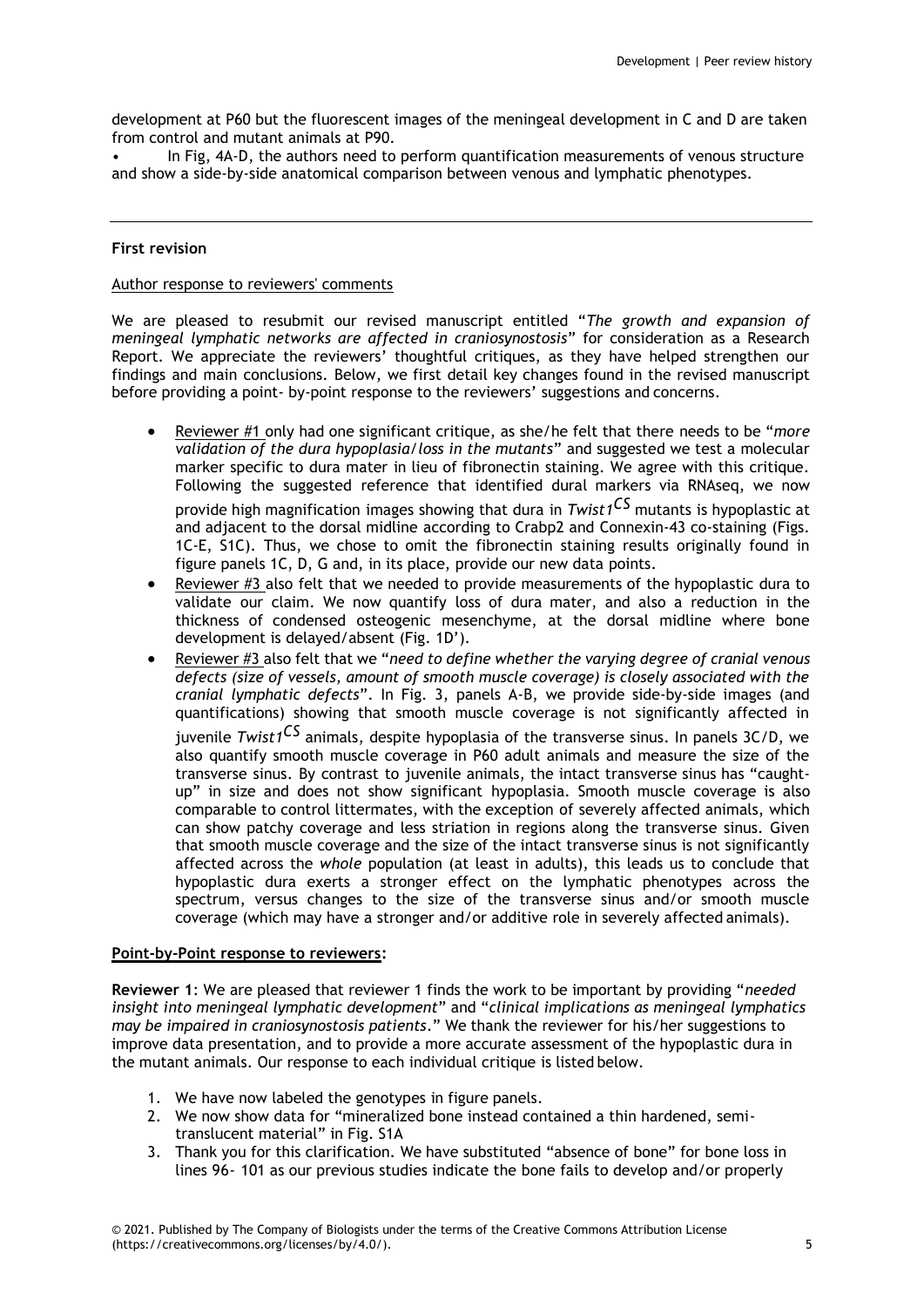mineralize in late gestation embryos.

- 4. We have removed the former Fig. 1C, D panels (showing fibronectin staining) in lieu of new data (panels C-E) more specific to dura in order to address critique 6 below.
- 5. We have removed the former Fig. 1G panel (fibronectin staining) in lieu ofnew data that addresses critique 6 below.
- 6. Thank you for this great suggestion. We now show dural hypoplasia in co-labeled images using Crabp2 to mark dura and arachnoid, and connexin-43 to label arachnoid tissue (with controland mutant images placed side by side). We chose Crabp2 because it was shown in the suggested reference (Farmer et al., Nature Comm) to label dura, and this marker was confirmed to label dura (and arachnoid) by a separate single cell transcriptomic analysis of meningeal tissue published by DeSisto et al., Dev Cell 2020. By assessing the degree of Crabp2 labeling above the connexin-43 signal, we show that dura is hypoplastic in

*Twist1CS* animals at or adjacent to the dorsal midline (Figs. 1C, D, D' and 1E, respectively). We also now provide higher magnification images for e-cadherin/n-cadherin labeling.

- 7. For figure 2, we have provided arrowheads to label Lyve1 positive lymphatic vessels. We have also now labeled figure panels for the *Sm22a-Cre:ai14* reporter cross. Thank you for reminding us to change the colors to magenta and green so color-blind readers can properly assess the data.
- 8. For figure 3, we have changed the red-green color scheme to magenta-green to aide color blind readers. In panel 3B, we also added images from a more mildly affected animal detailing similar phenotypes. We have provided a higher magnification image detailing the Lyve-1 positive macrophages (inset, Fig. 3D). Figure S2 is now incorporated into this section of the manuscript text, and provides additional images showing smooth muscle coverage in juvenile and adult animals, as well as unilateral absence of the TVS in affected animals, as mentioned inthe text.
- 9. For space limitations, we have decided to omit the statement "the growth of mLVs along the sigmoid sinus was more robust" because it is hard to see in the figure crops that were chosen. The growth appears to be more robust at the posterior aspect of this vessel as it leaves to skull casing. This data can be added if necessary.
- 10. As requested (and also due to space limitations), we have removed the sentence stating "the dCLNs showed unilateral hypoplasia in some animals, suggesting lymphatic drainage was ipsilateral or passaged through alternative routes". This was seen in 2/5 animals (1 of which was not included in our analysis of tracer coverage in the dCLNs) and at the present time, we are not exactly sure what this phenotype indicates and how prevalent it is among a larger population. Thus, we agree it is more prudent to omit this data in the present study. Instead, we added data and pictures to show that tracer accumulation in the sCLNs was comparable between control and mutant animals (Fig. 4E).

**Reviewer 2**: We are again pleased that the present study was judged to "make a significant and novel contribution to our understanding our developmental mechanisms" pertaining to meningeal lymphatic vessels.

#### General Comments:

- A. "*Perhaps a further comment should be included about the intracranial pressure in this model*"
	- a. We have started measuring intracranial pressure (ICP) in these animals and preliminary findings suggest elevated pressure compared to controls. For space reasons, we omitted this data as we intend to include it with ongoing studies in the lab pertaining to FGFR2 craniosynostosis and Twist1 heterozygous loss of function models, in which we are also measuring ICP. However, we now write in lines 200-202 that "*Although not addressed in the present study, elevated intracranial pressure and changes to flow, in combination with hypoplastic dura,*

# *may affect mLV networks in Twist1CS models*"

- B. "*The authors should also mention if similar findings could also apply to FGFR-associated craniosynostosis*"
	- a. We initially mentioned in the text on lines 251-253 that "Work is underway to
		- investigate mLV phenotypes in heterozygous *Twist1FLX/WT:Sm22a-Cre* animals, and other forms of craniosynostosis caused by activating gene mutations in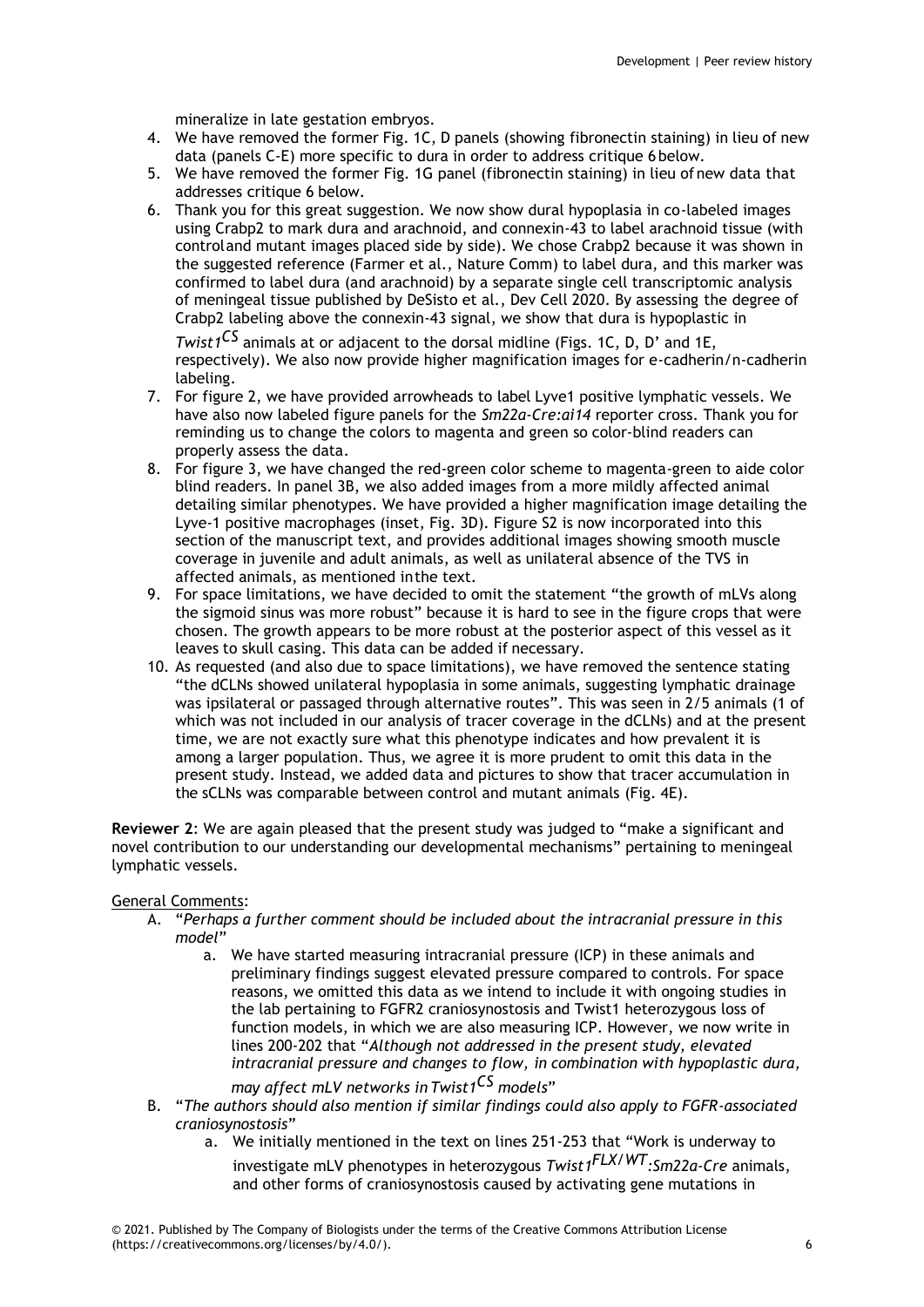*FGFR2".* We have changed this sentence to now read "Considering venous sinus malformations are present in Apert Syndrome caused by activating mutations in *FGFR2* [\(Johnson and Wilkie, 2011\),](https://paperpile.com/c/qtLg87/FcLj) mLV phenotypes may be widespread in craniosynostosis" (Lines 185-187).

#### Major Comments:

- 1. We apologize for overlooking the fact that Aspelund et al (2015) and Antila et al (2017) used skull flatmounting and confocal microscopy in their seminal works to describe the development and physiology of meningeal lymphatic vessels. From our own experience working with dural scrapings versus flat mounted skulls, we agree that skull flat mounts are far superior for preserving the topology of meningeal lymphatic networks (albeit more time consuming). We have toned down our description of the technique and have referenced the previous studies.
- 2. We initially included our N's for each experimental group in the material and methods, but we have now added this information to the figure legends. We always aim for 3-5 animals per experiment (with littermate controls) and preferably 1-2 animals from a different set of parents.
- 3. For reasons concerning space limitations for a brief research report and per reviewer 1's suggestion, we have removed the text from former lines 234-237 describing hypoplastic dCLNS (point 10 above). However, as requested, we now include data to show that tracer accumulation in the sCLNs is comparable between control and mutant animals (lines 173- 174, Fig. 4E).

Citations: thank you for pointing out the following inaccuracies.

- 1. We have now also cited Aspelund et al (2015) showing uptake of intracranially injected tracers (line 34).
- 2. Thank you for pointing this out. We jumped ahead of ourselves as this is a subject of interest in our lab. We have changed and simplified the sentence to read "During steady state, mLVs act to transport macromolecules (Louveau et al. 2015; Aspelund et al2015) and dendritic cells (Louveau et al. 2018a) from the cranium to the deep cervical lymph nodes (dcLNs)" (lines 33-35).
- 3. We have added Louveau et al 2015 (staining in human dura) and Antila et al 2017 (confirmed presence of lymphatic vessels in marmosets) in regards to characterizing lymphatic vessels in primates (lines 40-41).
- 4. Line 213-215: Antila et al 2017 has been added showing aging affects lymphatic vessels

Recommendations for improving figures:

- 5. Mouse ages and antibody labels have been added to figures 1 and 2
- 6. We have marked the age of the mice, added labels for the protein staining, and have included quantifications for the P60 animals and the p value and statistical test in the fig. legend
- 7. Mouse ages and antibody labels have been added to Fig. 4. Individual data points are now shown in Fig.4E, with p values and statistical tests included in figure legend
- 8. Mouse ages have been added and dots have been included in the quantifications
- 9. Mouse ages have been added
- 10. Mouse ages and protein labeling has been added
- 11. mouse ages and protein labeling has been added

**Reviewer 3**: We are pleased the reviewer found the findings to be interesting, and we provide additional data and quantifications to help support our conclusions Specific Comments:

- 1. Genotypes and antibody/staining labels have been added tothe figures
- 2. As suggested by reviewer #1, we have substituted panels 1C, 1D, and 1G (Fibronectin staining) with new data and layer specific markers (Crabp2 and Connexin-43) to show that dura is hypoplastic in mutant animals (Figs. 1C, D, D'; fluorescent staining in panels C-F correspond to boxed regions shown on the H&E staining). We also show a reduction in dura mater at the dorsal midline in mutant animals by measuring differences in the % area coverage of Crabp2 staining above connexin-43 positive arachnoid cells within a defined ROI centered around the dorsal midline.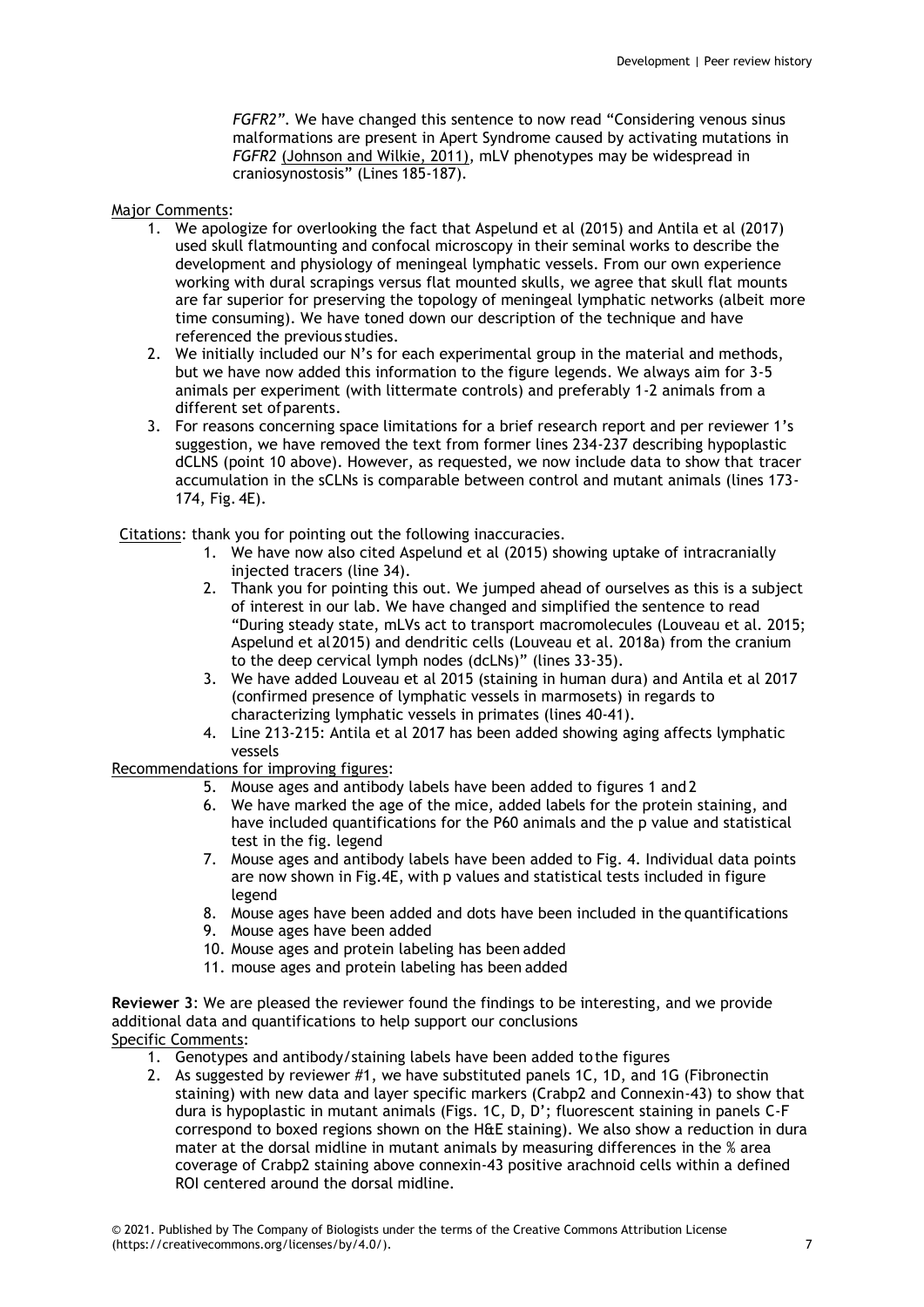- 3. We chose not quantify the lymphatic phenotypes in Figs. 2A, B because we felt the lower resolution provided by chromogenic immunohistochemistry may lead to inaccurate results (and it's tricky to demarcate weakly stained vessels without 3D reconstructions). Instead, we quantify our findings in Fig. 3 and Fig. 4 using fluorescent markers and high resolution maximum intensity z-stacks. Also, we removed Fig. 2E, F due to repetition and space limitations (these panels were describing a procedure that is addressed in Fig. S3).
- 4. For Figure 3, in addition to lymphatic vessel measurements, we now provide measurementsfor the average size (width) of the TVS in control and mutant animals at P16 and P60, as well as the amount of smooth muscle coverage along the TVS.
	- a. As shown in Figs. 3A, B, smooth muscle coverage on the intact TVS in affected juvenile mutants (P16) is comparable to control littermates. However, the intact TVS is hypoplastic
	- b. In adults, the intact TVS appears to "catch-up" in size as the average overall width is comparable in affected adult animals versus controls. Smooth muscle coverage is relatively normal (also see Fig. S2 C, D) with the exception of severely affected animals. In these animals, coverage can be patchy with less striation along segments of the TVS (Fig. 3D). We summarize these findings in the results (lines 151-157) and discussion (lines 213-220)
	- c. Panel 3C now reads P60 (the text in the figure legend mistakenly said P90)
- 5. For Figure 4, we regrettably did not co-stain with a marker (e.g. SMA) that would allow us to accurately measure the average width of the TVS in *all* mutant and control animals possessing the Prox1-tdTomato transgene. However, we show in Fig. 3 that the average width of the intact TVS is comparable between adult littermate control and mutant animals (n=7). We hope this data will be satisfactory. If the reviewer feels this data is essential, we can attempt to measure the average size of the TVS using light microscopy.

#### Second decision letter

MS ID#: DEVELOP/2021/200065

MS TITLE: The growth and expansion of meningeal lymphatic networks are affected in craniosynostosis

AUTHORS: Phillip S. Ang, Matt J. Matrongolo, and Max A. Tischfield ARTICLE TYPE: Research Report

I am happy to tell you that your manuscript has been accepted for publication in Development, pending our standard ethics checks. Where referee reports on this version are available (please also see Editor's Note), they are appended below.

#### Reviewer 1

#### *Advance summary and potential significance to field*

In this manuscript by Ang and colleagues, they demonstrate that meningeal lymphatic development and function is perturbed in the Twist1 mutant mouse model of the congenital cranial suture defect craniosynostosis. This work is important as it provides important insight into development of dorsal meninges lymphatics, a research area that is largely overlooked as most of the focus has been dysfunction is adult disease or injury. Further, it has potential clinical implications as meningeal lymphatics may be impaired in craniosynostosis patients. The authors also provide a detailed technical protocol with the calvarium whole mounts that better preserve the lymphatic organization. The manuscript is well written, and the discussion does a good job of outlining potential mechanisms for altered meningeal lymphatic development.